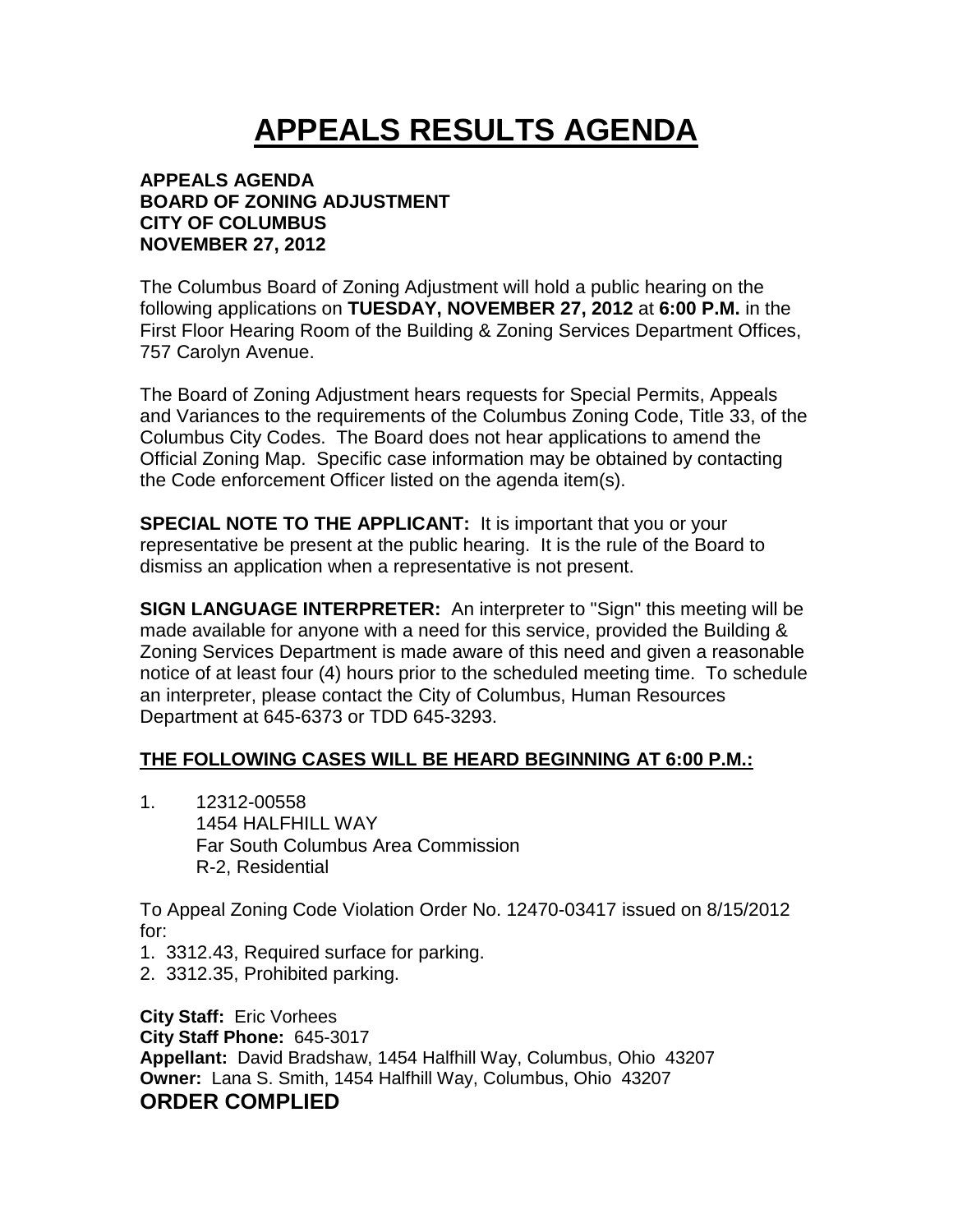### **APPEALS AGENDA BOARD OF ZONING ADJUSTMENT CITY OF COLUMBUS NOVEMBER 27, 2012**

The Columbus Board of Zoning Adjustment will hold a public hearing on the following applications on **TUESDAY, NOVEMBER 27, 2012** at **6:00 P.M.** in the First Floor Hearing Room of the Building & Zoning Services Department Offices, 757 Carolyn Avenue.

The Board of Zoning Adjustment hears requests for Special Permits, Appeals and Variances to the requirements of the Columbus Zoning Code, Title 33, of the Columbus City Codes. The Board does not hear applications to amend the Official Zoning Map. Specific case information may be obtained by contacting the Code enforcement Officer listed on the agenda item(s).

**SPECIAL NOTE TO THE APPLICANT:** It is important that you or your representative be present at the public hearing. It is the rule of the Board to dismiss an application when a representative is not present.

**SIGN LANGUAGE INTERPRETER:** An interpreter to "Sign" this meeting will be made available for anyone with a need for this service, provided the Building & Zoning Services Department is made aware of this need and given a reasonable notice of at least four (4) hours prior to the scheduled meeting time. To schedule an interpreter, please contact the City of Columbus, Human Resources Department at 645-6373 or TDD 645-3293.

# **THE FOLLOWING CASES WILL BE HEARD BEGINNING AT 6:00 P.M.:**

2. 12312-00580 1041 GARY DRIVE Far South Columbus Area Commission R-2, Residential

To Appeal Zoning Code Violation Order No. 12470-03303 issued on 9/12/2012 for:

1. 3312.35, Prohibited parking.

**City Staff:** Paul Kidwell **City Staff Phone:** 645-2536 **Appellant:** Timothy Longnecker, 1041 Gary Drive, Columbus, Ohio 43207 **Owner:** Sharlene Messer, 1041 Gary Drive, Columbus, Ohio 43207 **TABLED**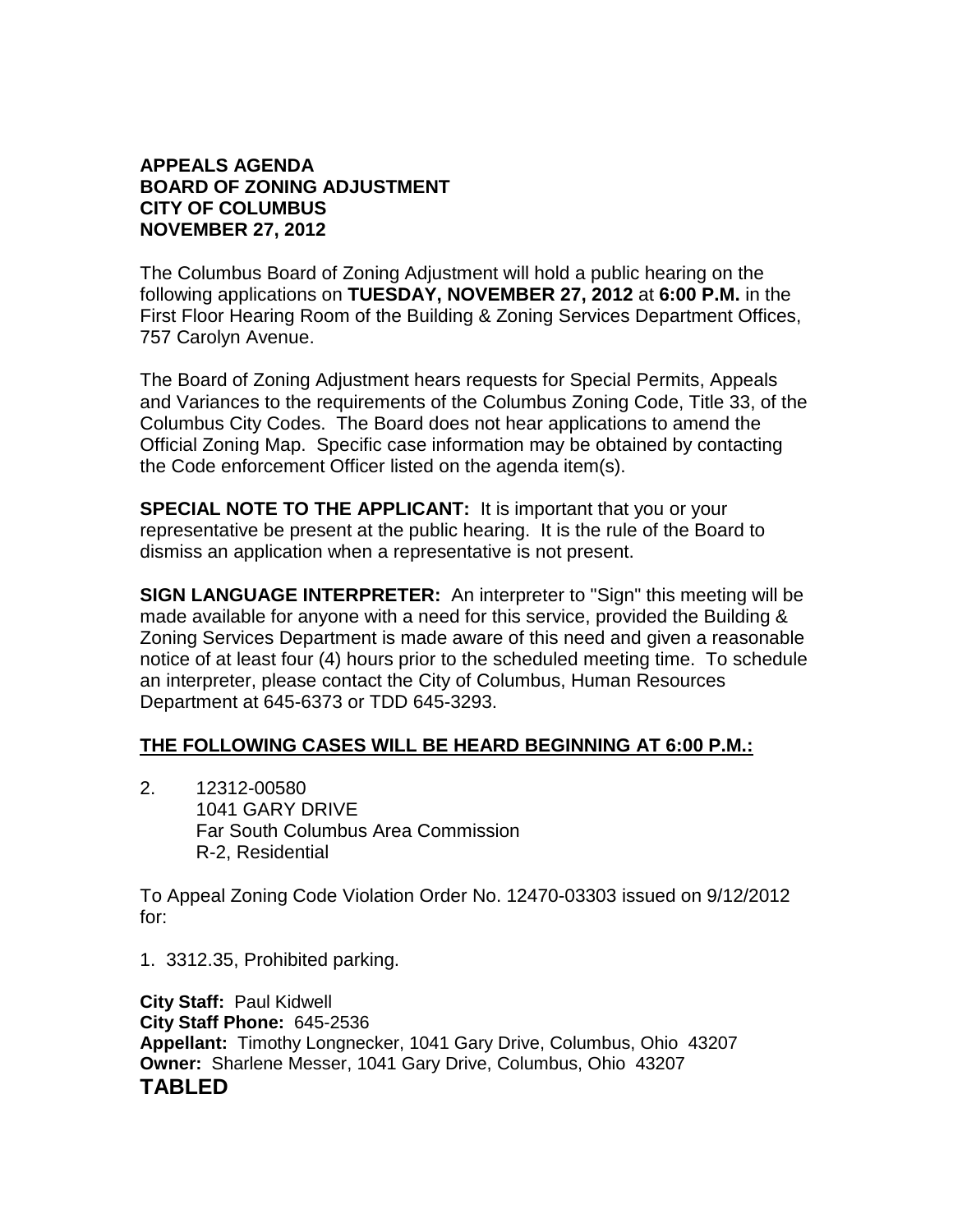# **RESULTS AGENDA**

#### **AGENDA BOARD OF ZONING ADJUSTMENT CITY OF COLUMBUS, OHIO NOVEMBER 27, 2012**

The Columbus Board of Zoning Adjustment will hold a public hearing on the following applications on **TUESDAY, NOVEMBER 27, 2012** at **6:00 P.M.** in the First Floor Hearing Room of the Department of Building & Zoning Services, 757 Carolyn Avenue.

The Board of Zoning Adjustment hears requests for Special Permits, Appeals and Variances to the requirements of the Columbus Zoning Code, Title 33, of the Columbus City Codes. The Board does not hear applications to amend the Official Zoning Map. Specific case information may be obtained by contacting the Department of Building & Zoning Services, 757 Carolyn Avenue, 645-4522.

**SPECIAL NOTE TO THE APPLICANT:** It is important that you or your representative be present at the public hearing. It is the rule of the Board to dismiss an application when a representative is not present.

**SIGN LANGUAGE INTERPRETER:** An interpreter will be made available for anyone in need of this service. To request an interpreter, please contact the City of Columbus, Department of Building & Zoning Services at 645-4522 at least four (4) hours before the scheduled meeting time.

\_\_\_\_\_\_\_\_\_\_\_\_\_\_\_\_\_\_\_\_\_\_\_\_\_\_\_\_\_\_\_\_\_\_\_\_\_\_\_\_\_\_\_\_\_\_\_\_\_\_\_\_\_\_\_\_\_\_\_\_\_\_\_\_\_\_\_\_\_\_

| 1. | <b>Application No.:</b><br>Location: | 12310-00506<br>1435 NORTH HIGH STREET (43201), located at the<br>southwest corner of North High Street and West 8th<br>Avenue.    |
|----|--------------------------------------|-----------------------------------------------------------------------------------------------------------------------------------|
|    | Area Comm./Civic:                    | Univesity Area Commission                                                                                                         |
|    | <b>Existing Zoning:</b>              | C-4, Commercial District                                                                                                          |
|    | <b>Request:</b>                      | Variance(s) to Section(s):                                                                                                        |
|    |                                      | 3312.49, Minimum numbers of parking spaces required.<br>To reduce the minimum number of required parking<br>spaces from 37 to 20. |
|    | Proposal:                            | To allow a patio expansion for an existing bar and<br>restaurant.                                                                 |
|    | Applicant(s):                        | Sean Mentel                                                                                                                       |
|    |                                      | 88 East Broad Street, Ste. 2000                                                                                                   |
|    |                                      | Columbus, Ohio 43215                                                                                                              |
|    | <b>Property Owner(s):</b>            | 180 Real Estate Holdings, LLC                                                                                                     |
|    |                                      | 696 Treebend Court                                                                                                                |
|    |                                      | Westerville, Ohio 43082                                                                                                           |
|    | <b>Case Planner:</b>                 | Jamie Freise, 645-6350                                                                                                            |
|    | E-mail:                              | JFFreise@Columbus.gov                                                                                                             |
|    | <b>APPROVED</b>                      |                                                                                                                                   |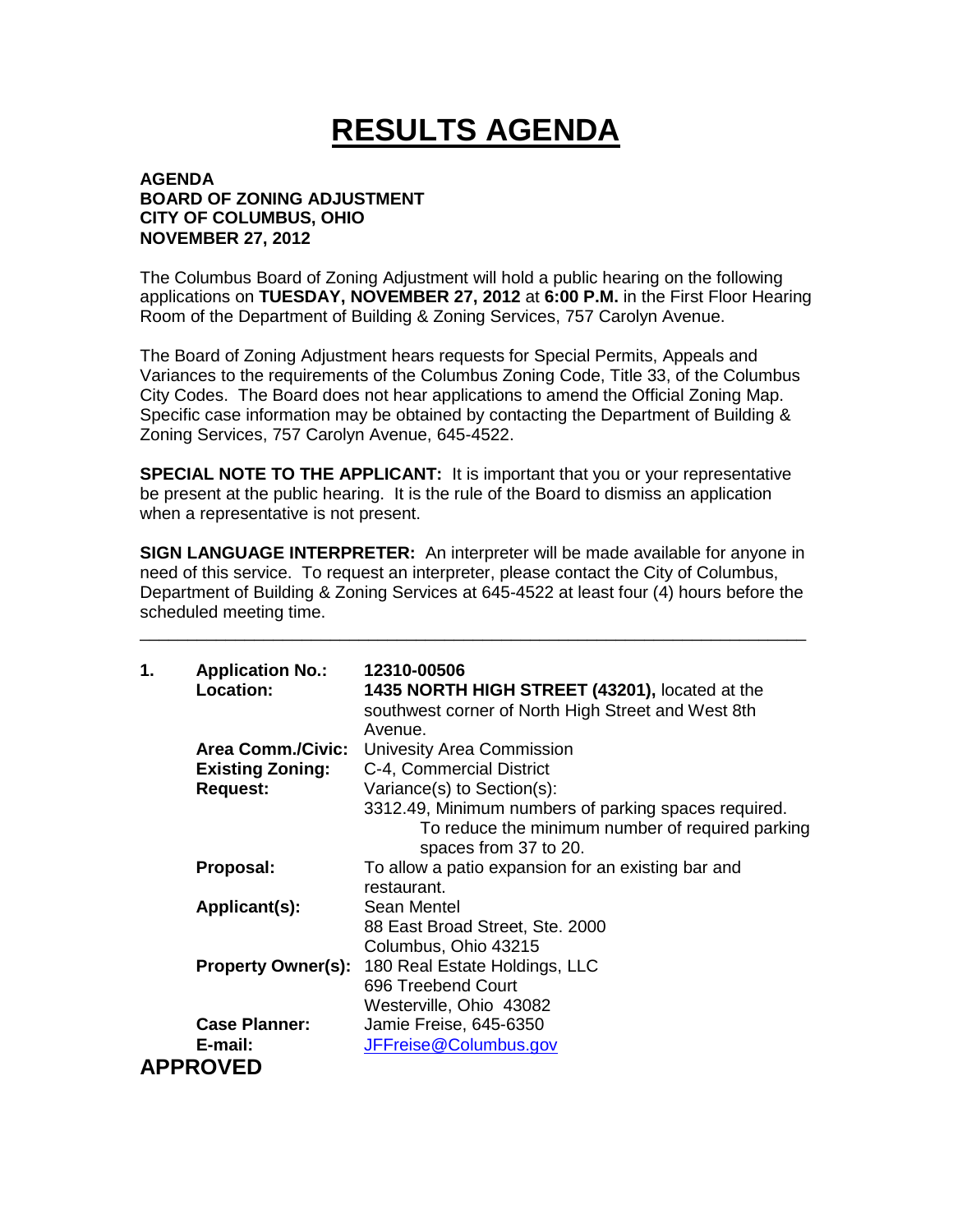| 2. | <b>Application No.:</b>             | 12310-00547                                                               |
|----|-------------------------------------|---------------------------------------------------------------------------|
|    | Location:                           | 4181 EAST LIVINGSTON AVENUE (43227), located on                           |
|    |                                     | the south side of Livingston Avenue, approximately 80 feet                |
|    |                                     | west of Burlington Avenue.                                                |
|    | <b>Area Comm./Civic:</b>            | None                                                                      |
|    | <b>Existing Zoning:</b>             | ARO, Apartment Office District                                            |
|    | <b>Request:</b>                     | Variance(s) to Section(s):                                                |
|    |                                     | 3312.49, Minimum numbers of parking spaces required.                      |
|    |                                     | To reduce the minimum number of required parking<br>spaces from 36 to 22. |
|    |                                     | 3312.27, Parking setback line.                                            |
|    |                                     | To reduce the parking setback line from 25' to 0'.                        |
|    |                                     | 3312.21, Landscaping and screening.                                       |
|    |                                     | To not screen or landscape the parking lot.                               |
|    |                                     | 3312.13, Driveway.                                                        |
|    |                                     | To reduce the driveway width from 20' to 18.7'.                           |
|    |                                     | 3312.25, Maneuvering.                                                     |
|    |                                     | To allow maneuvering in the parking setback.                              |
|    | Proposal:                           | To rehab an existing apartment building and construct a                   |
|    |                                     | one story addition.                                                       |
|    | Applicant(s):                       | Samantha Shuler, Community Housing Network, Inc.                          |
|    |                                     | 1680 Watermark Drive                                                      |
|    |                                     | Columbus, Ohio 43215                                                      |
|    | <b>Property Owner(s): Applicant</b> |                                                                           |
|    | <b>Case Planner:</b>                | Jamie Freise, 645-6350                                                    |
|    | E-mail:                             | JFFreise@Columbus.gov                                                     |
|    | <b>APPROVED</b>                     |                                                                           |
|    |                                     |                                                                           |

| 3. | <b>Application No.:</b><br>Location: | 12310-00549<br>63 BREVOORT ROAD (43214), located on the south side<br>of Brevoort Rd., approximately 500 ft. east of N. High St. |
|----|--------------------------------------|----------------------------------------------------------------------------------------------------------------------------------|
|    | <b>Area Comm./Civic:</b>             | Clintonville Area Commission                                                                                                     |
|    | <b>Existing Zoning:</b>              | R-3, Residential District                                                                                                        |
|    | <b>Request:</b>                      | Variance to Section:                                                                                                             |
|    |                                      | 3332.38, Private garage.                                                                                                         |
|    |                                      | To expand an existing 720 sq. ft. garage to 900 sq.                                                                              |
|    |                                      | ft. (a 180 sq. ft. addition).                                                                                                    |
|    | Proposal:                            | To construct an addition to a detached garage.                                                                                   |
|    | Applicant(s):                        | <b>Christopher Duckworth</b>                                                                                                     |
|    |                                      | 469 Clinton Heights Blvd.                                                                                                        |
|    |                                      | Columbus, Ohio 43202                                                                                                             |
|    | <b>Property Owner(s):</b>            | Same as applicant.                                                                                                               |
|    | <b>Case Planner:</b>                 | Dave Reiss, 645-7973                                                                                                             |
|    | E-mail:                              | DJReiss@Columbus.gov                                                                                                             |
|    | <b>APPROVED</b>                      |                                                                                                                                  |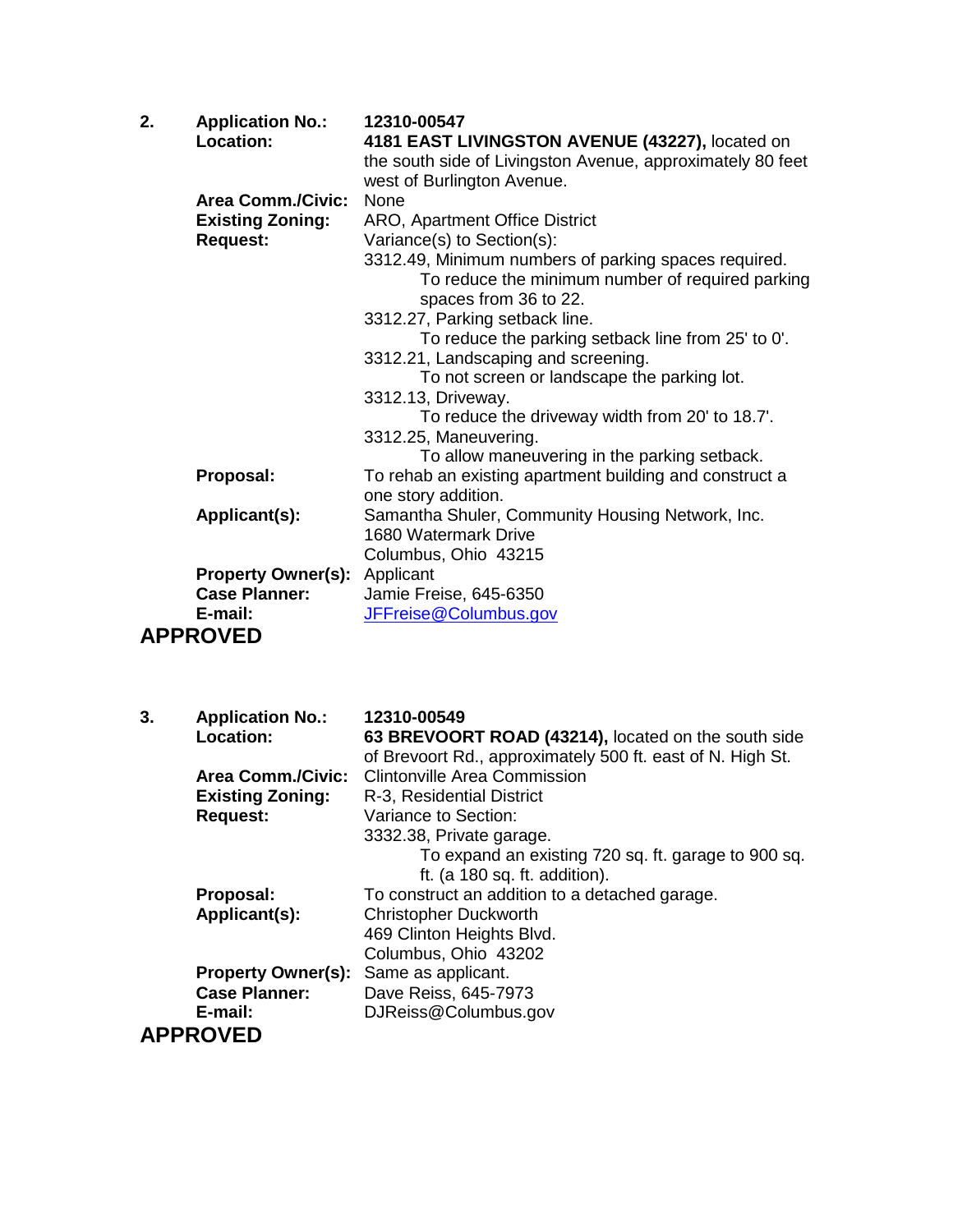| 4. | <b>Application No.:</b><br>Location:                                   | 12310-00556<br>125 AMAZON PLACE (43214), located on the south side<br>of Amazon Place, approximately 400' west of Milton<br>Avenue.                  |
|----|------------------------------------------------------------------------|------------------------------------------------------------------------------------------------------------------------------------------------------|
|    | <b>Area Comm./Civic:</b><br><b>Existing Zoning:</b><br><b>Request:</b> | <b>Clintonville Area Commission</b><br>R-3, Residential District<br>Variance(s) to Section(s):                                                       |
|    |                                                                        | 3332.38, Private garage.<br>To increase the area devoted to garage from 720<br>sq.ft. to 840 sq.ft. and to increase the height from<br>15' to 20'8". |
|    | Proposal:                                                              | To construct an addition to a detached garage.                                                                                                       |
|    | Applicant(s):                                                          | John Eberts                                                                                                                                          |
|    |                                                                        | 400 East Wilson Bridge Road                                                                                                                          |
|    |                                                                        | Columbus, Ohio 43214                                                                                                                                 |
|    | <b>Property Owner(s):</b>                                              | Marshal and Anne Marie Erkman                                                                                                                        |
|    |                                                                        | 125 Amazon Place                                                                                                                                     |
|    |                                                                        | Columbus, Ohio 43214                                                                                                                                 |
|    | <b>Case Planner:</b>                                                   | Jamie Freise, 645-6350                                                                                                                               |
|    | E-mail:                                                                | JFFreise@Columbus.gov                                                                                                                                |
|    | <b>APPROVED</b>                                                        |                                                                                                                                                      |
| 5. | <b>Application No.:</b>                                                | 12310-00626                                                                                                                                          |
|    | <b>Location:</b>                                                       | 326 EAST SYCAMORE STREET (43206), located on the<br>north side of East Sycamore, approximately 120' east of<br>South Grant Avenue.                   |
|    | <b>Area Comm./Civic:</b>                                               | German Village Area Commission                                                                                                                       |

| ATURA UUTIIIIIII UITIU. | Comman village / liva Commissio |
|-------------------------|---------------------------------|
| <b>Existing Zoning:</b> | R-2F, Residential District      |
| <b>Request:</b>         | Variance(s) to Section(s):      |

|               | 3312.49, Minimum number of parking spaces             |
|---------------|-------------------------------------------------------|
|               | To reduce the minimum number of parking spaces        |
|               | from $2$ to $0$ .                                     |
|               | 3332.27, Rear yard.                                   |
|               | To reduce the rear yard from 25% to 19.9%.            |
| Proposal:     | To construct a room addition to an existing dwelling. |
| Applicant(s): | Nathan & Kaitlin Sockman                              |
|               | 326 East Sycamore Street                              |
|               | Columbus, Ohio 43206                                  |

|                      | 500                                           |
|----------------------|-----------------------------------------------|
|                      | <b>Property Owner(s):</b> Same as applicants. |
| <b>Case Planner:</b> | Jamie Freise, 645-6350                        |
| E-mail:              | JFFreise@Columbus.gov                         |
| <b>APPROVED</b>      |                                               |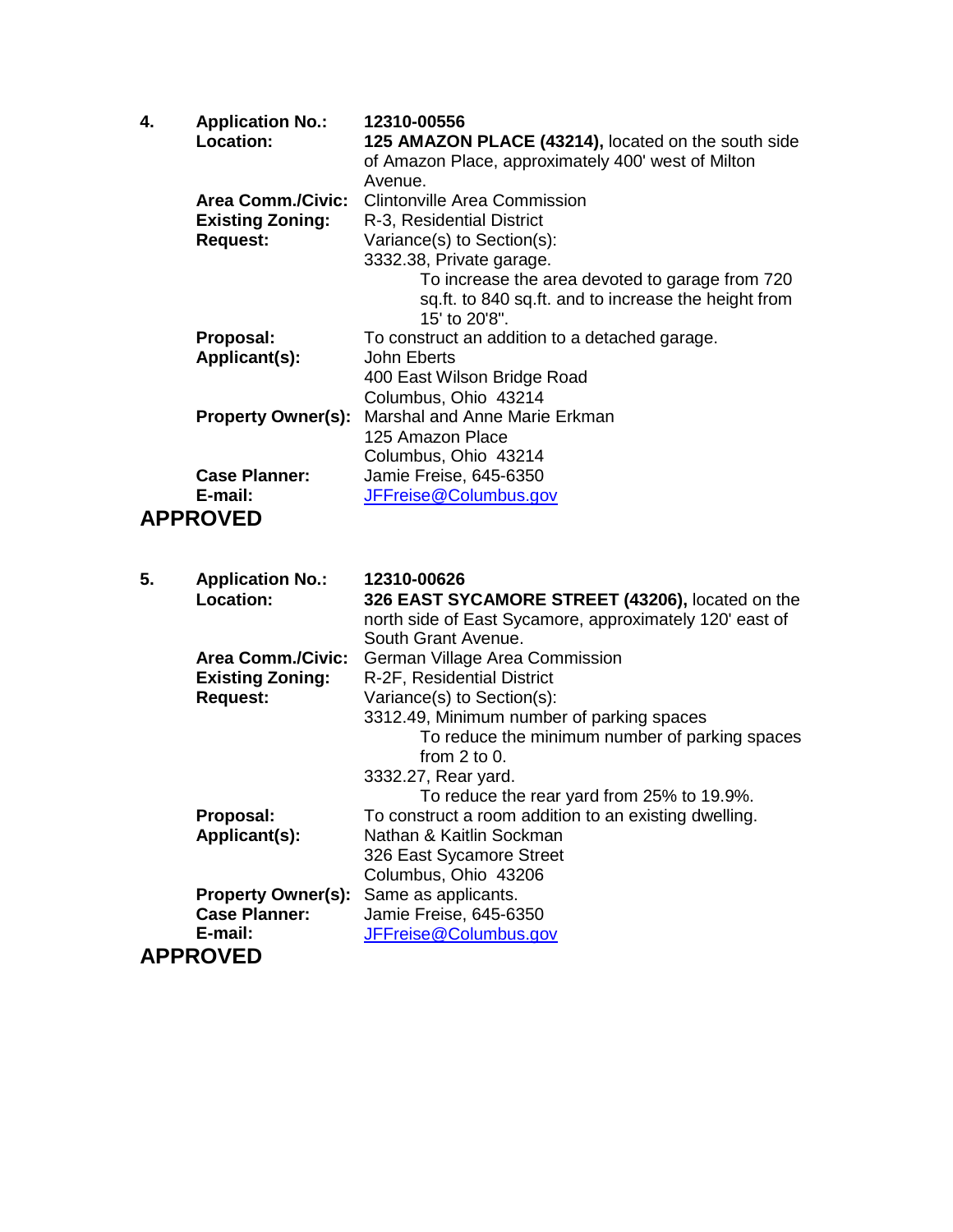### **HOLDOVER CASES:**

| 6.<br><b>Application No.:</b> | 12310-00448                                            |
|-------------------------------|--------------------------------------------------------|
| <b>Location:</b>              | 375 EAST 14TH AVENUE (43201), located                  |
| <b>Area Comm./Civic:</b>      | <b>University Area Commision</b>                       |
| <b>Existing Zoning:</b>       | AR-4, Apartment Residential District                   |
| <b>Request:</b>               | Variance(s) to Section(s):                             |
|                               | 3332.18, Basis of computing area.                      |
|                               | To increase the maximum lot coverage for a             |
|                               | building from 50% to 53%.                              |
|                               | 3332.26, Minimum side yard permitted.                  |
|                               | To reduce the required side yard from 3' for a         |
|                               | garage and 5' for a deck to 0'.                        |
|                               | 3332.27, Rear yard.                                    |
|                               | To reduce the required rear yard area from 25% to      |
|                               | 13%.                                                   |
|                               | 3332.38(E), Private garage.                            |
|                               | To increase the lot area devoted to a private          |
|                               | garage from 45% to 51%.                                |
|                               | 3332.38(G), Private garage.                            |
|                               | To increase the height of a private garage from 15'    |
|                               | to 20'.                                                |
|                               | 3332.38(F), Private garage.                            |
|                               | To increase the footprint of a private garage from     |
|                               | 720 sq.ft. to 920 sq.ft.                               |
| Proposal:                     | The applicant proposes to consturct a private detached |
|                               | garage.                                                |
| Applicant(s):                 | George Fred Schwab AIA, Architect                      |
|                               | 1339 Noe Bixby Road                                    |
|                               | Columbus, OH 43232                                     |
| <b>Property Owner(s):</b>     | Nathan Brown                                           |
|                               | 375 East 14th Street                                   |
|                               | Columbus, OH 43201                                     |
| <b>Case Planner:</b>          | Jamie Freise, 645-6350                                 |
| E-mail:                       | JFFreise@Columbus.gov                                  |
| <b>TABLED</b>                 |                                                        |